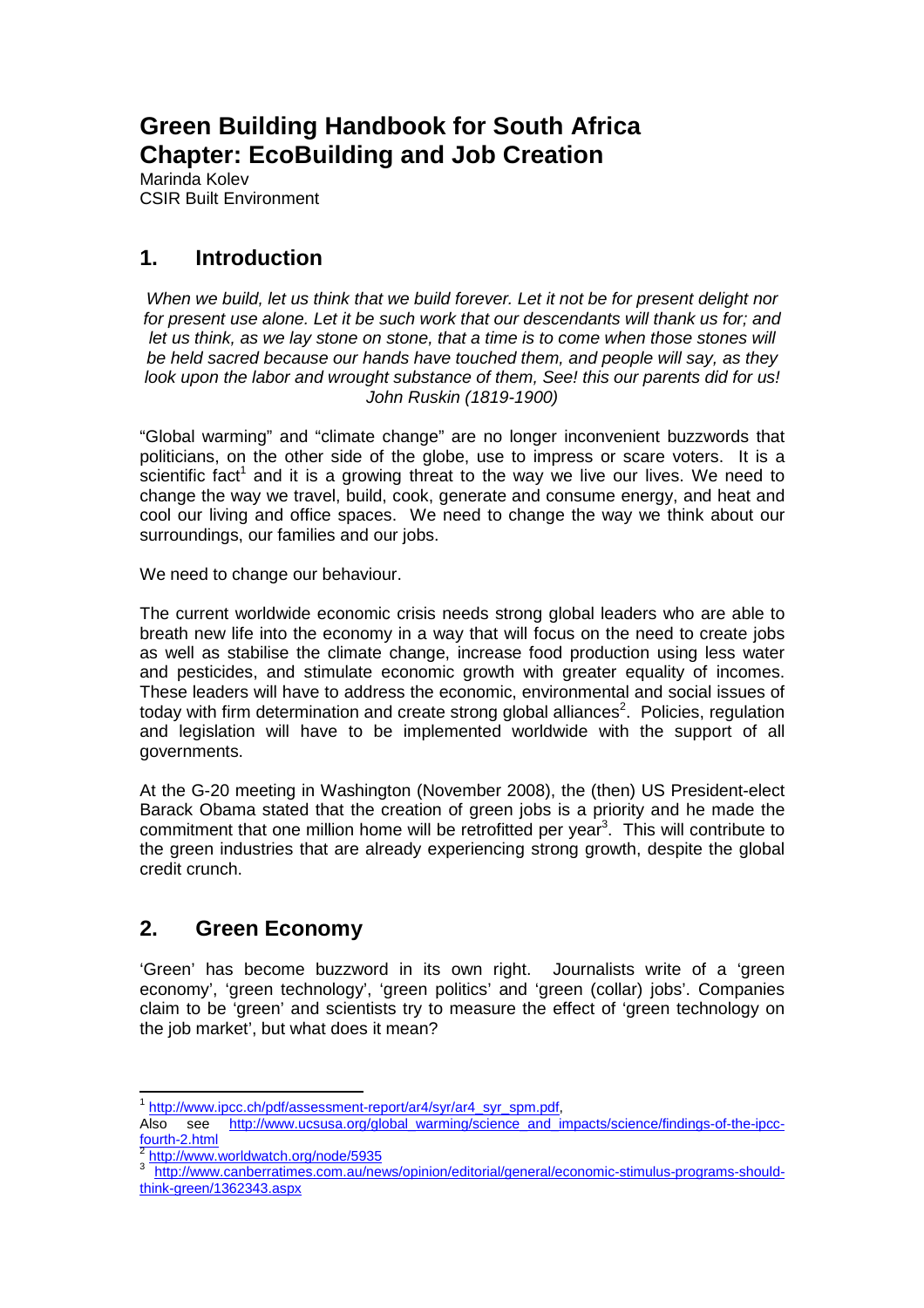In general, 'green' means that something is good for the environment and that it is sustainable. For the purpose of this chapter we will look at the following:

#### **Green Economy**

One source describes the 'green economy' as a "rapidly growing billion-dollar sector that includes renewable energy sources, organic produce and products, green buildings, alternative fuel vehicles, and more" $4$ . It is an economy that protects the environment and creates jobs that cannot be outsourced overseas – they would require the local workforce to do the work: retrofitting buildings, installing solar panels and building wind turbines<sup>5</sup>.

The UN has launched (2008) a 'Green Economy Initiative $<sup>6</sup>$  with the objective to</sup> assist global leaders and policymakers in the economic, financial, trade and environmental sectors to acknowledge effect that environmental investments have on economic growth, decent job creation and poverty reduction. Policies should focus on the conservation of ecosystems, clean and efficient technology, renewable energy, chemical and waste management, biodiversity based business as well as sustainable cities, buildings, construction and transport.

#### **Green Building**

'Green building' refers to "designing and building structures that are environmentally sound and follow the codes of sustainability. Such buildings consume less energy, are durable and can be recycled. During all phases, the building saves resources and places fewer burdens on the environment, protects workers and minimises health exposures<sup>7</sup>."

#### **Green Technology**

'Green technology' is "the application of the environmental sciences to conserve the natural environment and resources, and to limit the negative impacts of human involvement. Sustainable development is the core of environmental technologies. When applying sustainable development as a solution for environmental issues, the solutions need to be socially equitable, economically viable, and environmentally sound<sup>8</sup>."

#### **Green Jobs**

According to a report by UNEP/ILO/ITUC/IOE (2008)<sup>9</sup> 'green jobs' can be described as "positions in agriculture, manufacturing, construction, installation, and maintenance, as well as scientific and technical, administrative, and service-related activities that contribute substantially to preserving or restoring environmental quality. Specifically, but not exclusively, this includes jobs that help to protect and restore ecosystems and biodiversity; reduce energy, materials and water consumption through high-efficiency and avoidance strategies; de-carbonize the economy; and minimise or altogether avoid generation of all forms of waste and pollution. But green jobs also need to be good jobs that meet longstanding demands and goals of the labour movement, i.e., adequate wages, safe working conditions, and worker rights, including the right to organise labour unions".

<sup>4</sup> http://www.ellabakercenter.org/page.php?pageid=29&contentid=32

<sup>5</sup> http://www.wral.com/lifestyles/house\_and\_home/blogpost/3934974/

<sup>6</sup> http://www.unep.org/greeneconomy/, also http://www.unep.ch/etb/initiatives/GreenEconomy.php<br>7 http://www.lebisbecasest.com/Education/Lebisb Education Cleeseau.htm#C

http://www.lehighcement.com/Education/Lehigh-Education-Glossary.htm#G

<sup>8</sup> http://en.wikipedia.org/wiki/Environmental\_technology

<sup>&</sup>lt;sup>9</sup> UNEP, ILO, IOE, ITUC, 2008. Green Jobs: Towards Sustainable Work in a Low Carbon World. UNEP, Nairobi, Kenya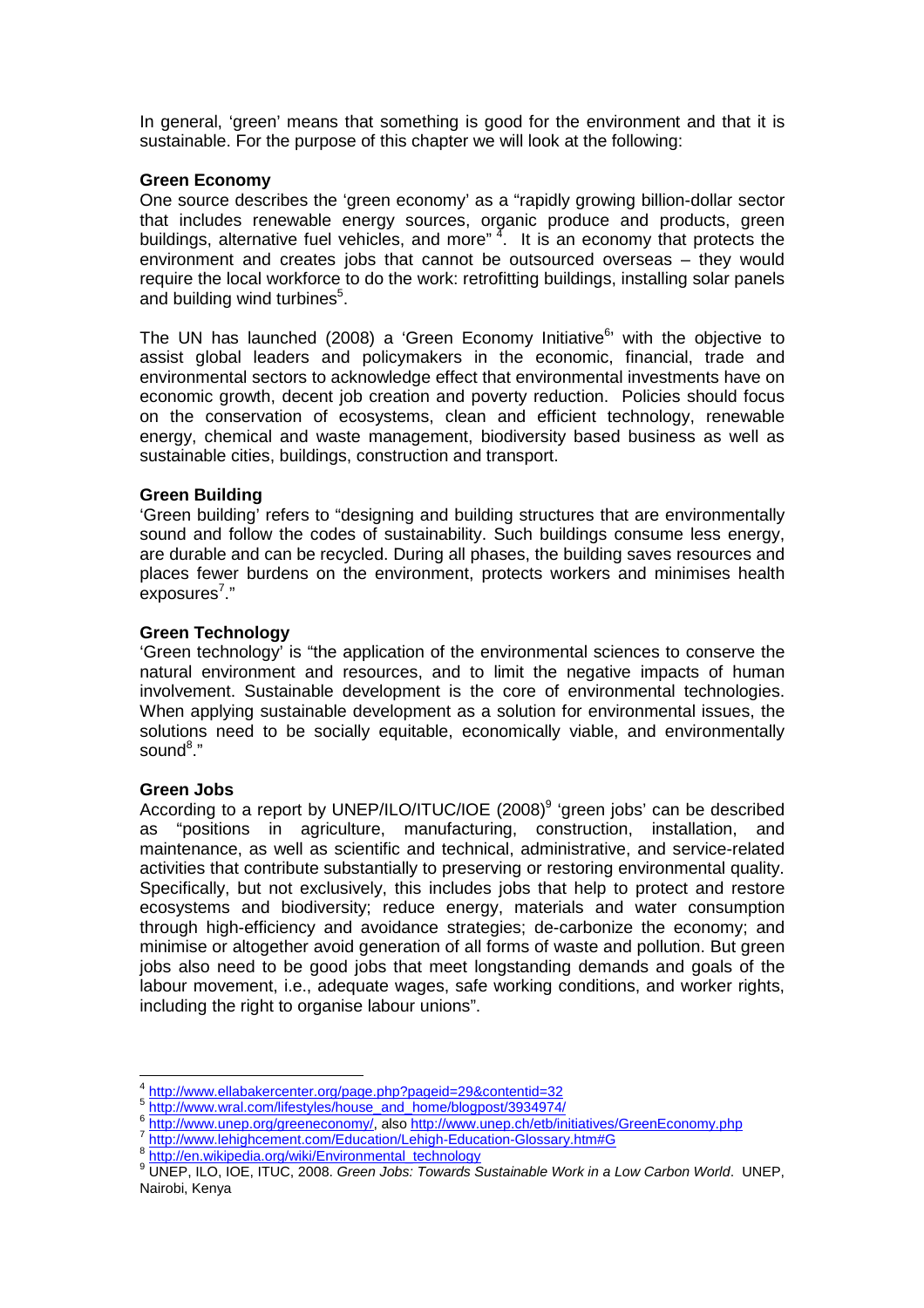We will also look at 'decent work' as it forms an integral part of the International Labour Organisation's goals for work. The report Green Jobs: Towards Decent work in a Sustainable, Low-Carbon World (2008) warns that new green jobs can be "dirty, dangerous and difficult"<sup>10</sup> and it is therefore important that the elements of decent work are kept in mind when creating green jobs.

The SA Minister of Labour said the following at the 19th Annual Labour Law Conference in 2006: "As a member of the International Labour Organisation (ILO) and as a signatory to its conventions and practices, South Africa unequivocally supports and is committed to the ILO's Decent Work Agenda. […] In addition, our commitment to the decent work agenda should be reflected in our attempts to reduce poverty and to achieve equitable, inclusive and sustainable development."<sup>11</sup>.

Decent Work has four pillars: the creation of more and better jobs, the extension of social protection, respect for fundamental principles and rights at work, and the promotion of social dialogue<sup>12</sup>.

### **3. Global Situation**

Better energy efficiency in buildings has the biggest potential to reduce carbon emissions – not only in industrialised countries but also in developing countries. A major reduction (20 to 30%) can be achieved by reducing the need for heating and cooling in buildings<sup>13</sup>.

The UN Environmental Programme (UNEP) estimates that the market for clean energy technology could be worth \$1.9 trillion by the year 2020, representing potentially a substantial increase in investment and jobs<sup>14</sup>.

Global investment in renewable energy soared some 60% to \$148bn in 2007. Wind power attracted the most capital last year at \$50.2bn or a third of all clean energy investment, according to the UNEP Global Trends in Sustainable Energy Investment  $2008$  report<sup>15</sup>. Investment in solar energy soared by 254% to \$28.6bn last year, while the bio-fuel sector foundered with funds falling nearly one third to \$2.1bn. Overall, clean energy accounted for 23% of all new installed capacity in 2007. Public investment in renewable energy via the markets more than doubled to \$23.4bn, up from \$10.6bn in 2006. Investment in Africa's clean energy sector grew fivefold to \$1.3bn in 2007, reversing a gradual decline that started in 2004. The renewableenergy sector is expected to grow to \$450bn in 2012 and up to \$600bn by 2020<sup>16</sup>.

According to UNEP, clean energy projects rose to almost \$121 billion worldwide in 2007, 60% more than in 2006. 23% of the total new power generation added worldwide in 2007 were sustainable energies. More than \$23 billion was spent on solar energy, an annual growth rate of 254% since 2004. Europe continued to lead

 $13$  Poschen, P. 2007. Green jobs: Facing up to "an inconvenient truth". ILO. http://www.ilo.org/wow/Articles/lang--en/WCMS\_083900/index.htm

14http://www.ilo.org/global/About\_the\_ILO/Media\_and\_public\_information/Press\_releases/lang-en/WCMS\_082988/index.htm

 $15$  UNEP, 2008. Global Trends in Sustainable Energy Investment 2008.

http://sefi.unep.org/english/global-trends-main-report.html accessed 15 October 2008 <sup>16</sup> http://www.news24.com/News24/Technology/News/0,,2-13-1443\_2350263,00.html

 $\overline{a}$ <sup>10</sup> http://www.unep.org/Documents.Multilingual/Default.asp?DocumentID=545&ArticleID=5929 &l=en

<sup>11</sup> http://www.labour.gov.za/media-desk/speeches/2006/19th-annual-labour-law-conference-1

http://www.ilo.org/global/About\_the\_ILO/Media\_and\_public\_information/Press\_releases/ lang-en/WCMS\_094092/index.htm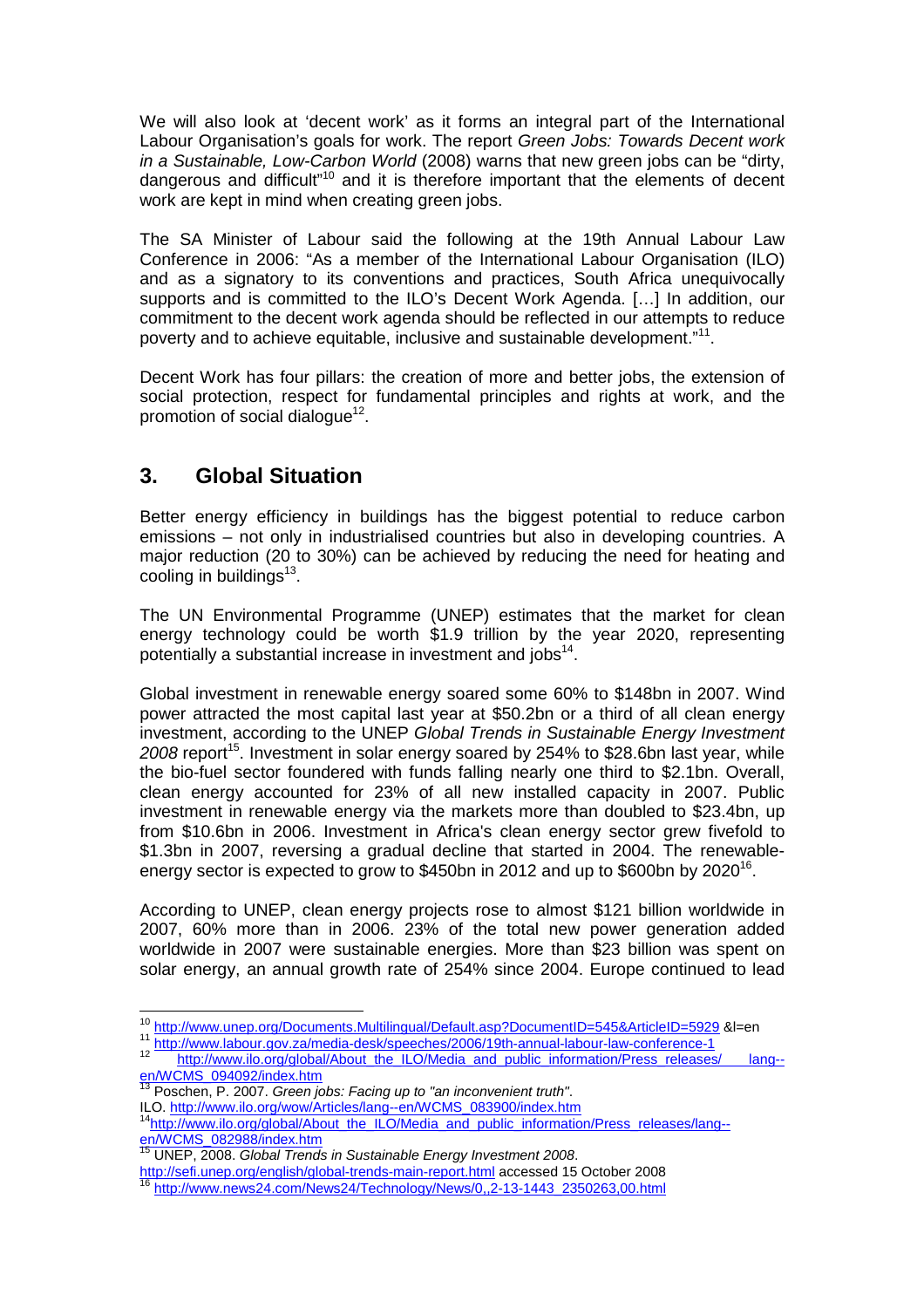the world in clean energy investment with the US being second. The combined share of China, India and Brazil grew dramatically from 12% in 2006 to 22% in 2007 $17$ .

It has been estimated that there are currently 2.3 million people worldwide who have jobs resulting directly or indirectly from the renewable energy sector.



**Figure 1: Worldwide employment in renewable energy, 2006<sup>18</sup>** 

Expected jobs per megawatt can be tabulated as follows:

#### **Table 1: Jobs per megawatt of average capacity<sup>19</sup>**

|                          | Average Employment over Life of Facility               |                                                                |                |  |
|--------------------------|--------------------------------------------------------|----------------------------------------------------------------|----------------|--|
|                          | Manufacturing,<br>Construction,<br><b>Installation</b> | Operations and<br><b>Maintenance/Fuel</b><br><b>Processing</b> | <b>Total</b>   |  |
| <b>Solar PV</b>          | $5.76 - 6.21$                                          | $1.2 - 4.80$                                                   | $6.96 - 11.01$ |  |
| <b>Wind Power</b>        | $0.43 - 2.51$                                          | 0.27                                                           | $0.70 - 2.78$  |  |
| <b>Biomass</b>           | 0.40                                                   | $0.38 - 2.44$                                                  | $0.78 - 2.84$  |  |
| <b>Coal-fired</b>        | 0.27                                                   | 0.74                                                           | 1.01           |  |
| <b>Natural Gas-fired</b> | 0.25                                                   | 0.70                                                           | 0.95           |  |

The UNEP/ILO/ITUC/IOE report<sup>20</sup> (2008) on green jobs summarises the estimated iobs as follows:

|                                                                        |  |  | Table 2: Estimated Employment in the Renewable Energy Sector for Selected |  |  |  |  |  |  |  |
|------------------------------------------------------------------------|--|--|---------------------------------------------------------------------------|--|--|--|--|--|--|--|
| Countries and World (where figures were available), 2006 <sup>21</sup> |  |  |                                                                           |  |  |  |  |  |  |  |

| <b>Renewable Energy</b><br><b>Source</b> | <b>World</b> | <b>Selected Countries</b> |         |
|------------------------------------------|--------------|---------------------------|---------|
|                                          |              | Germany                   | 82 100  |
|                                          |              | <b>United States</b>      | 36 800  |
| Wind                                     | 300 000      | Spain                     | 35 000  |
|                                          |              | China                     | 22 200  |
|                                          |              | Denmark                   | 21 000  |
|                                          |              | India                     | 10 000  |
|                                          |              | China                     | 55 000  |
| <b>Solar PV</b>                          | 170 000      | Germany                   | 35 000  |
|                                          |              | Spain                     | 26 449  |
|                                          |              | <b>United States</b>      | 15700   |
| <b>Solar Thermal</b>                     | 624 000-plus | China                     | 600 000 |
|                                          |              | Germany                   | 13 300  |

<sup>&</sup>lt;sup>17</sup> http://www.enn.com/top\_stories/article/37628

 $20$  Ibid.

 $\overline{a}$ 

 $^{21}$  Ibid.

<sup>&</sup>lt;sup>18</sup> Renner, M. 2003. Jobs in Renewable Energy Expanding. www.worldwatch.org

<sup>19</sup> UNEP, ILO, IOE, ITUC, 2008. Green Jobs: Towards Sustainable Work in a Low Carbon World. UNEP, Nairobi, Kenya<br><sup>20</sup> u : :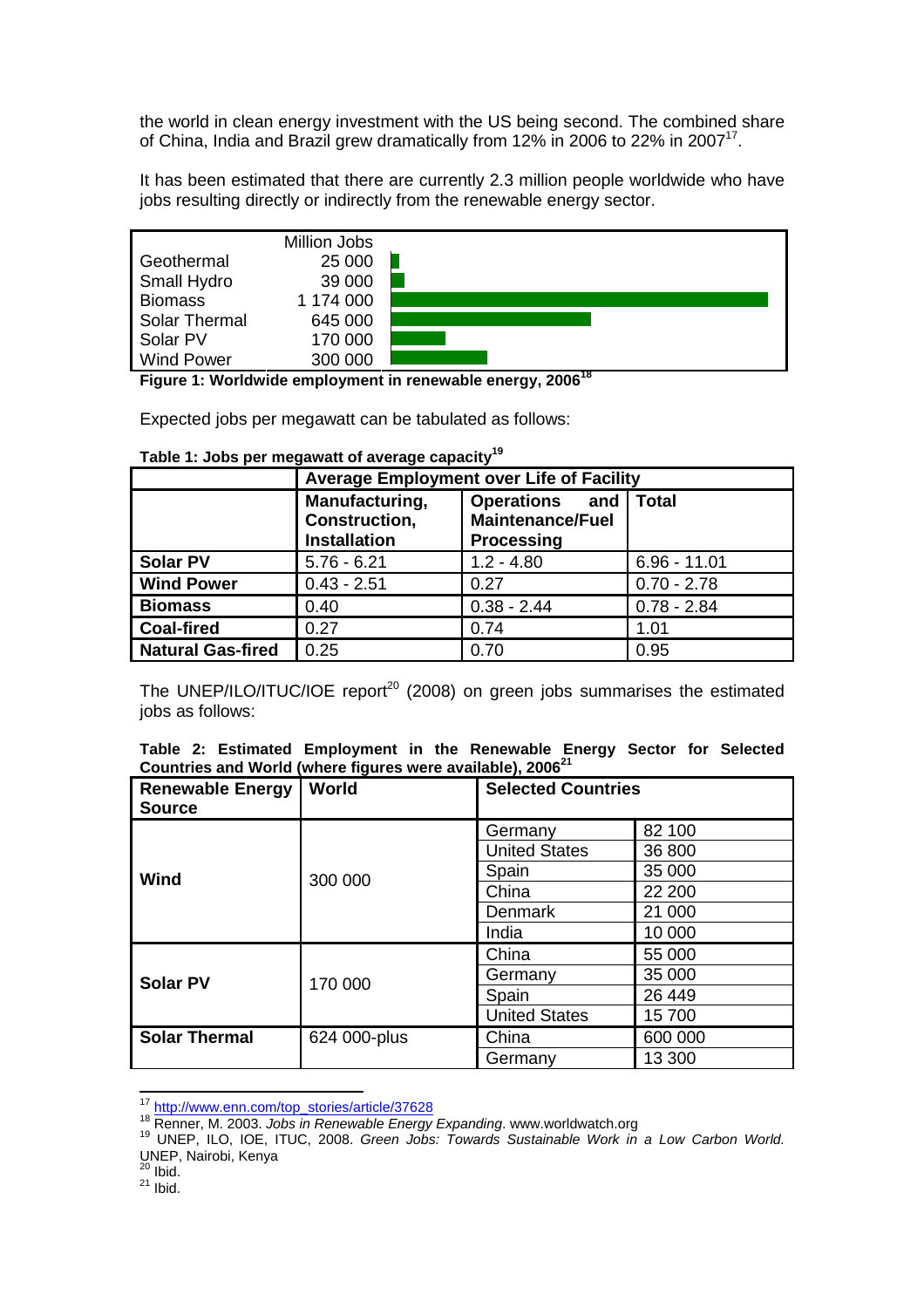| ~<br>Spain         | $\sqrt{2}$<br>и<br>$^{\prime}$ $\varDelta$<br>◡<br>− ∠ |  |
|--------------------|--------------------------------------------------------|--|
| ' States<br>United | 900                                                    |  |

The following needs to be kept in mind when looking at these figures: different studies used different methodologies and hypotheses, and the results were presented in different formats. It is almost impossible to make comparisons or inferences about the true characteristics of the renewable-energy job sector. Some studies attempt to determine the number of jobs per megawatt of renewable energy while others posit that the number of jobs is dependant on investments made in the renewable-energy sector. Different target dates also make comparisons difficult.

Some studies report on jobs that are created – or can be created – directly and others on the spin-off jobs as well. This is not always indicated clearly. However, it is safe to extrapolate that renewable energy generates more jobs than employment in fossil fuels.

### **4. South Africa**

 $\overline{\phantom{a}}$ 

#### **4.1. Employment Profile for the Construction Industry**

Some 450 000 people are formally employed in building and construction (excluding manufacturing and distribution) with a further three to four informal subcontracting employees per each formal worker. Formal employment will grow by 30-60% to between 600 000 and 700 000 by 2010. It is estimated that some 200 000 to 300 000 are employed in the manufacturing and distribution of building and construction materials. The growth to 2010 in this employment will be less than  $10\%^{22}$ .

When looking at the cumulative investment from 2008-2015, the total projected investment in home improvement is R196.65 billion. If the above-noted ratio of investment to job creation in the South African building industry is used, around 837 750 jobs would be created over the estimated seven year period. The nature of these jobs is not clear.

Estimates of potential job creation often seem rather over optimistic. However, the estimates quoted above are based on findings of an official report for the Construction Industry Development Board (cidb). In spite of this, caution in accepting them at face value is recommended. Other reports indicate much lower employment expectations for major investments in other related sectors in South Africa.

The R124 billion investment in the electricity and transport networks that is expected to produce only 55 000 jobs over a five year period is to be noted (Business Report, 2006). Nevertheless, even if there is uncertainty about exact employment figures it can be certain that the planned investment in construction and refurbishment will have an important employment effect that will be much higher than other sectors<sup>23</sup>.

#### **4.2. Potential Employment, Renewable Energy and Energy Efficiency**

 $22$  BMI Building Research Strategy Consulting Unit CC, 2008. Strategic research into the opportunities for job creation, new enterprise development and empowerment in the value system of the building industry. The Construction Industry Development Board and The Department of Trade and Industry. Pretoria.

<sup>&</sup>lt;sup>23</sup> Kievani, R, Tah, J.H.M. et al, 2008. Green Jobs Creation through Sustainable Refurbishment in the Developing Countries. Oxford Brookes University, Oxford.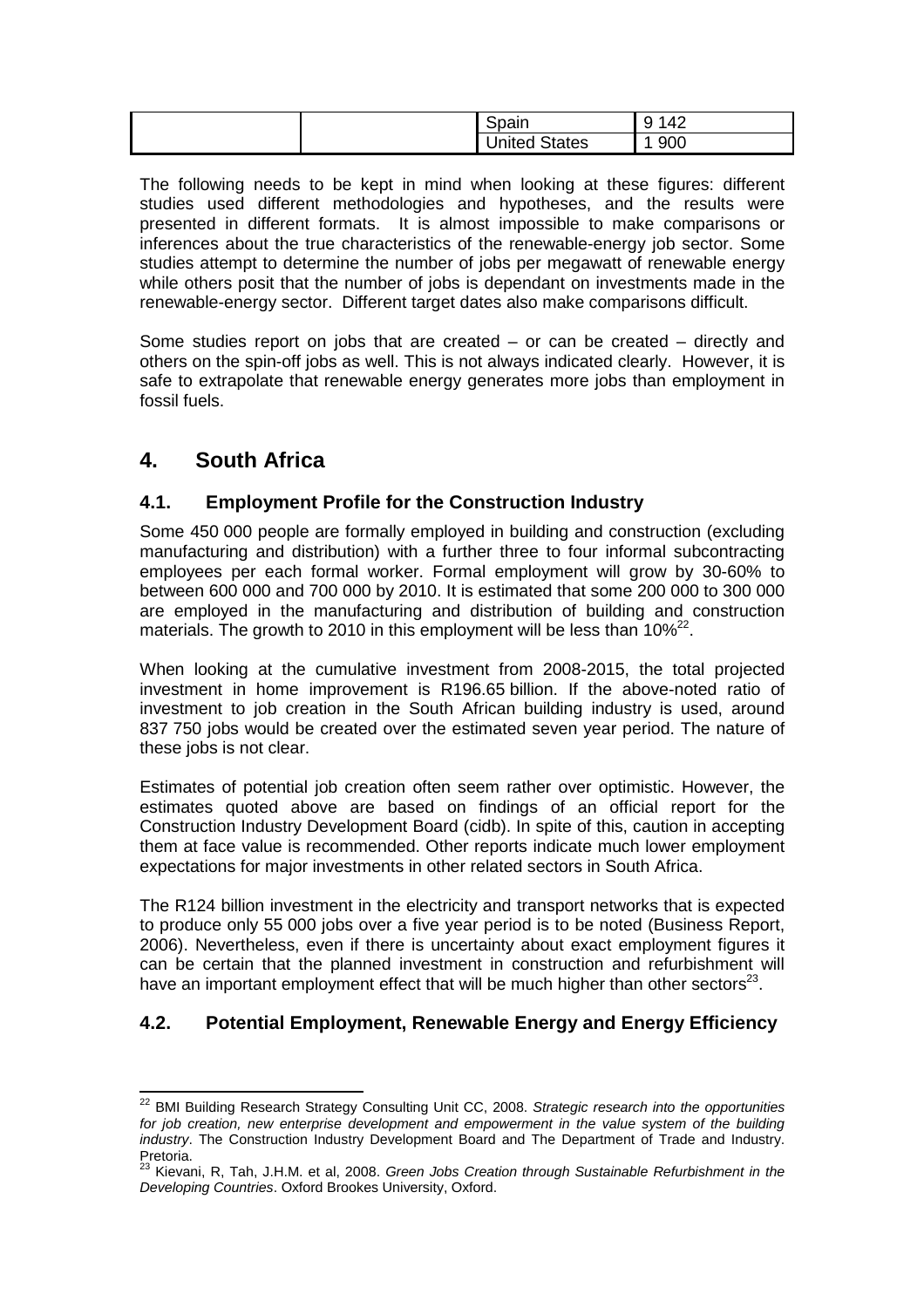The report<sup>24</sup> by AGAMA Energy noted that, if South Africa generated just 15% of the total electricity use in 2020 by using renewable-energy technologies, it would create 36 400 direct jobs, without any job loss in the coal-based electricity industry. Over 1.2 million direct and indirect new jobs would be generated, if a portion of South Africa's total energy needs, including fuels, were sourced with renewable-energy technologies by 2020.

The AGAMA Energy study stated that it is possible to employ more people in the renewable energy sector as renewable energy generation is more intensive than the generation of conventional energy. Renewable energy is also decentralised and this could lead to the creation of many jobs in the rural areas of South Africa where unemployment and poverty are the highest.



**Figure 2: Job creation due to energy efficiency and renewable energy in South Africa (Source: Holm, 2005)** 

In a study<sup>25</sup> done by the CSIR for the International Labour Organisation (ILO) the following was estimated:

- If the energy demand grows at an average rate of 5.5% between 2008 and 2020, South Africa will require 28 839 MW of additional power in 2020.
	- Using renewable sources for bulk energy generation will lead to a net increase in the number of jobs at a rate of approximately 154 jobs per % of the total energy generated by renewables. This estimate is sensitive to the proportional mix of renewables chosen<sup>26</sup>, and in particular to the proportion of

 $\overline{a}$ 

<sup>&</sup>lt;sup>24</sup> AGAMA Energy. 2003. Employment Potential of Renewable Energy in South Africa. Prepared for The Sustainable Energy and Climate Change Partnership. Agama Energy, Pretoria

 $25$  Van Wyk, L., Kolev, M., Osburn, L., De Villiers, A., and Kimmie, Z. 2008. Research on the employment aspects of energy-related improvements in construction in South Africa. CSIR. Pretoria.

 $26$  Four possible scenarios were developed for the supply of the additional 28 839MW required by 2020:

A. All of the additional power is supplied by a mixture of coal (80%) and nuclear power (20%).

B. 5% of the additional power is supplied by renewable sources and the remaining 95% by a mixture of coal (80%) and nuclear (20%).

C. 3% of the power supplied by renewable sources the remaining 95% by a mixture of coal (80%) and nuclear (20%).

D. 1% of the power supplied by renewable sources the remaining 95% by a mixture of coal (80%) and nuclear (20%).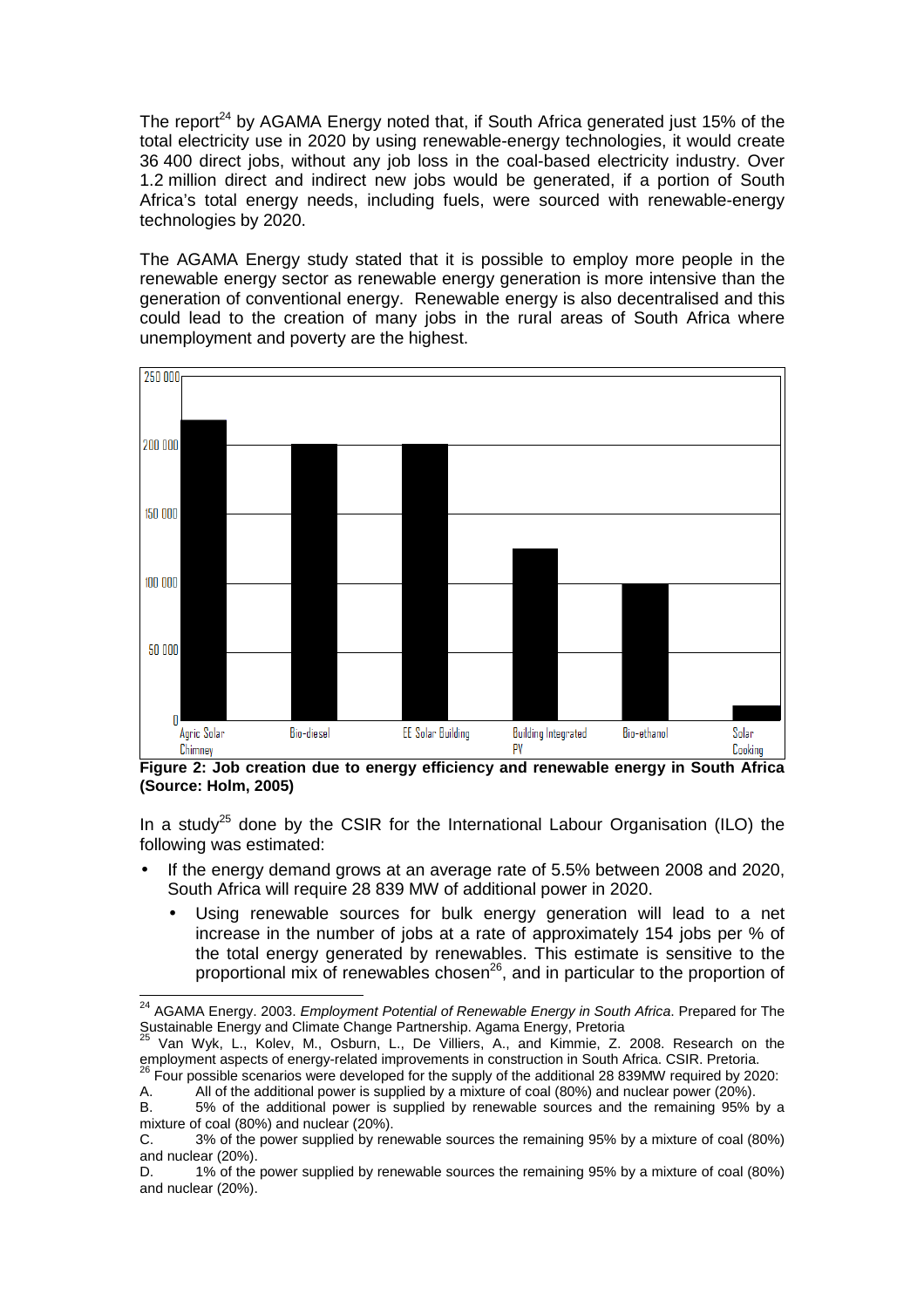solar energy (which produces significantly more jobs than other energy sources) included.

- Energy savings and substitution of energy sources in office buildings will lead to a net loss of 986 jobs. This estimate is sensitive to the proportion of the total energy savings we expect from renewable sources (solar heating of water) compared to reduction in demand due to engineering or architectural changes. Our estimate assumes that about 20% of the reduction in office demand will be due to alternative sources and that the remaining reductions will not have any significant employment effects.
- The use of solar heating for water in homes will result in a net increase of 826 jobs. This estimate is sensitive to the proportion of the home energy demand accounted for by the heating of water, which we estimate this at 40%.

We can thus conclude that, as indicated in the table below, generating 1% of our bulk energy from renewable sources will lead to a -6 change in net employment, while generating 5% of our bulk energy from renewable sources will lead to a 610 change in net employment.

These effects do not include any potential employment impact due to local manufacture of renewable energy equipment.

| % bulk energy | net employment effect |  |
|---------------|-----------------------|--|
| 1%            | -6                    |  |
| 3%            | 302                   |  |
| 5%            | 610                   |  |

**Table 6: Employment impact of renewable energy, by proportion of bulk generation** 

The implementation of the Green Star rating system will also create unique employment opportunities, e.g. for energy auditors.

### **5. Conclusion**

Green energy is already creating several thousands of jobs world-wide. Various forecasts suggest that it is just the tip of the proverbial iceberg. The same can be expected for South Africa. The main job-creation opportunities will most probably be found in the manufacturing side of energy-efficient technologies. It would be advantages for the South African job sector if the introduction of energy-efficient technologies happens in conjunctions with a new manufacturing capability.

With regard to buildings, the immediate low-hanging fruit lies in the non-residential sector, and mainly in the introduction of energy-efficient lighting and HVAC systems.

The residential sector is more restricted, because the houses in South Africa are general not artificially heated, and very seldom artificially cooled. Opportunities in this sector will be found in lighting, solar-water heating and energy-efficient appliances. This reduces the job-creation impacts because the current labour force can do all of the above. Jobs created here will arise out for the additional volume.

It is very possible for new green jobs to be quality jobs, i.e., offering permanent or non-casual employment in a safer, cleaner and more secure working environment because of the higher skills base required.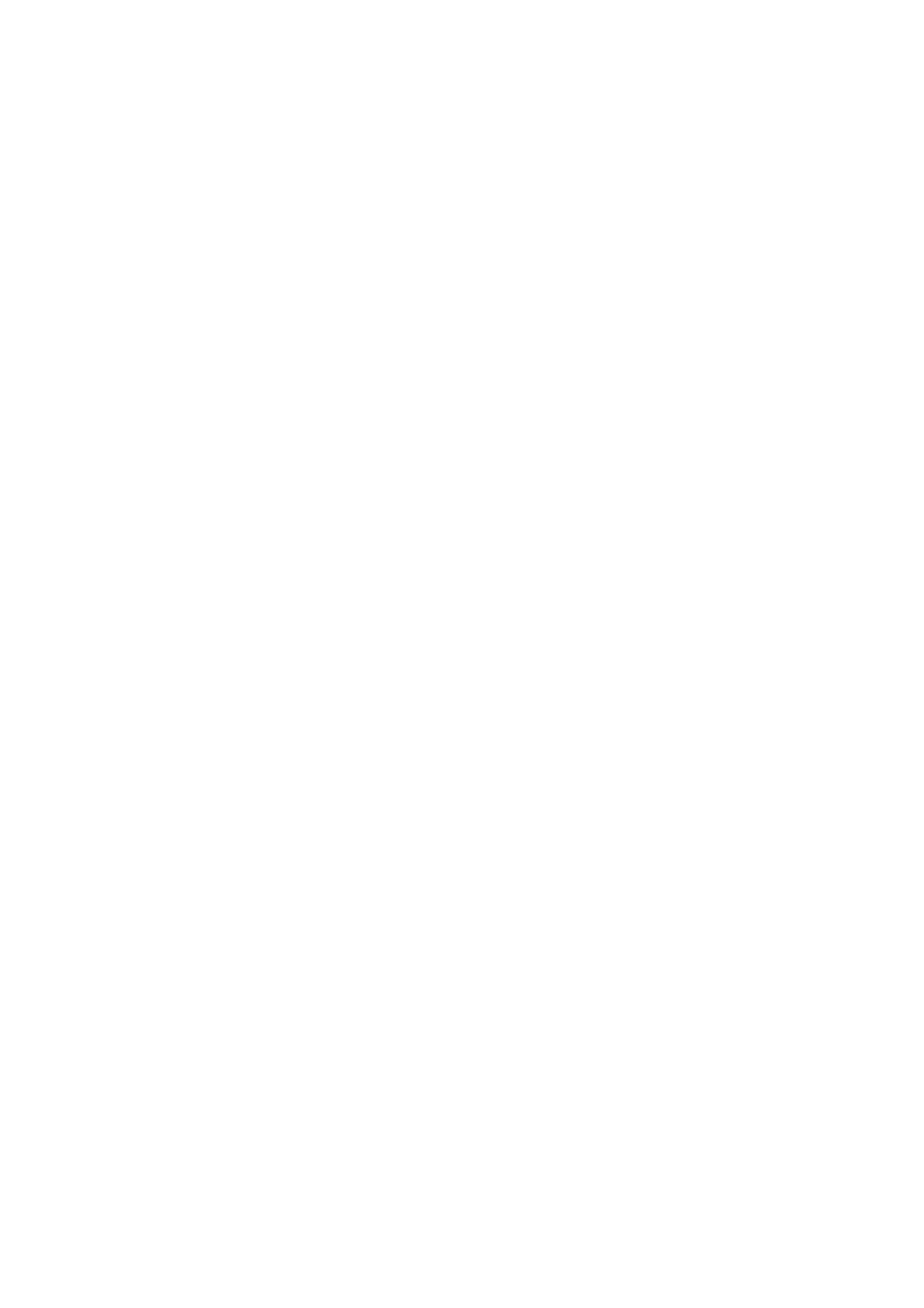### **6. Bibliography**

AGAMA Energy, 2003. The Employment Potential of Renewable Energy in South Africa.

http://www.earthlife-

ct.org.za/Upload/Employment\_Potential\_of\_Renewable\_Energy.pdf

BMI Building Research Strategy Consulting Unit CC, 2008. Strategic research into the opportunities for job creation, new enterprise development and empowerment in the value system of the building industry. The Construction Industry Development Board and The Department of Trade and Industry. Pretoria.

Buys, P., Deichmann, U., Meisner, C., That, T.T., Wheeler, D. 2007. Country Stakes in Climate Change Negotiations: Two Dimensions of Vulnerability. The World Bank. http://www-

wds.worldbank.org/external/default/WDSContentServer/IW3P/IB/2007/08/02/000158 349\_20070802104550/Rendered/PDF/wps4300.pdf

DME, 2003. White Paper for Renewable Energy. Department of Mines and Energy, Pretoria.

Faniso, M. 2006. Infrastructure projects to add 55 000 jobs - Transnet. Business Report 23 January 2006. http://www.busrep.co.za/index.php?fSectionId=552&fArticleId=3077074

Holm, D. 2005. Renewable Energy Future for the Developing World. ISES International Solar Energy Society, Germany.

Kievani, R, Tah, J.H.M. et al, 2008. Green Jobs Creation through Sustainable Refurbishment in the Developing Countries. Oxford Brookes University, Oxford.

Poschen, P. 2007. Green jobs: Facing up to "an inconvenient truth". ILO. http://www.ilo.org/wow/Articles/lang--en/WCMS\_083900/index.htm

South African Yearbook 2007/2008. (2008) Mineral, Energy and Geology. Government Communications and Information Systems. Pretoria

Zhang, X., F.W. Zwiers, G.C. Hegerl, F.H. Lambert, N.P Gillett, S. Solomon, 2007: Detection of human influence on twentieth-century precipitation trends. Nature 448, 461-465 (26 July 2007) Published online 23 July 2007. http://www.nature.com/nature/journal/v448/n7152/abs/nature06025.html

Van Wyk, L., Kolev, M., Osburn, L., De Villiers, A., and Kimmie, Z. 2008. Research on the employment aspects of energy-related improvements in construction in South Africa. CSIR. Pretoria.

UNEP, 2008. Global Trends in Sustainable Energy Investment 2008. http://sefi.unep.org/english/global-trends-main-report.html accessed 15 October 2008

Bezdek, R., Wendling, R. and DiPerna, P. 2002. Environmental Protection, the Economy, and Jobs: What is the Bottom Line?